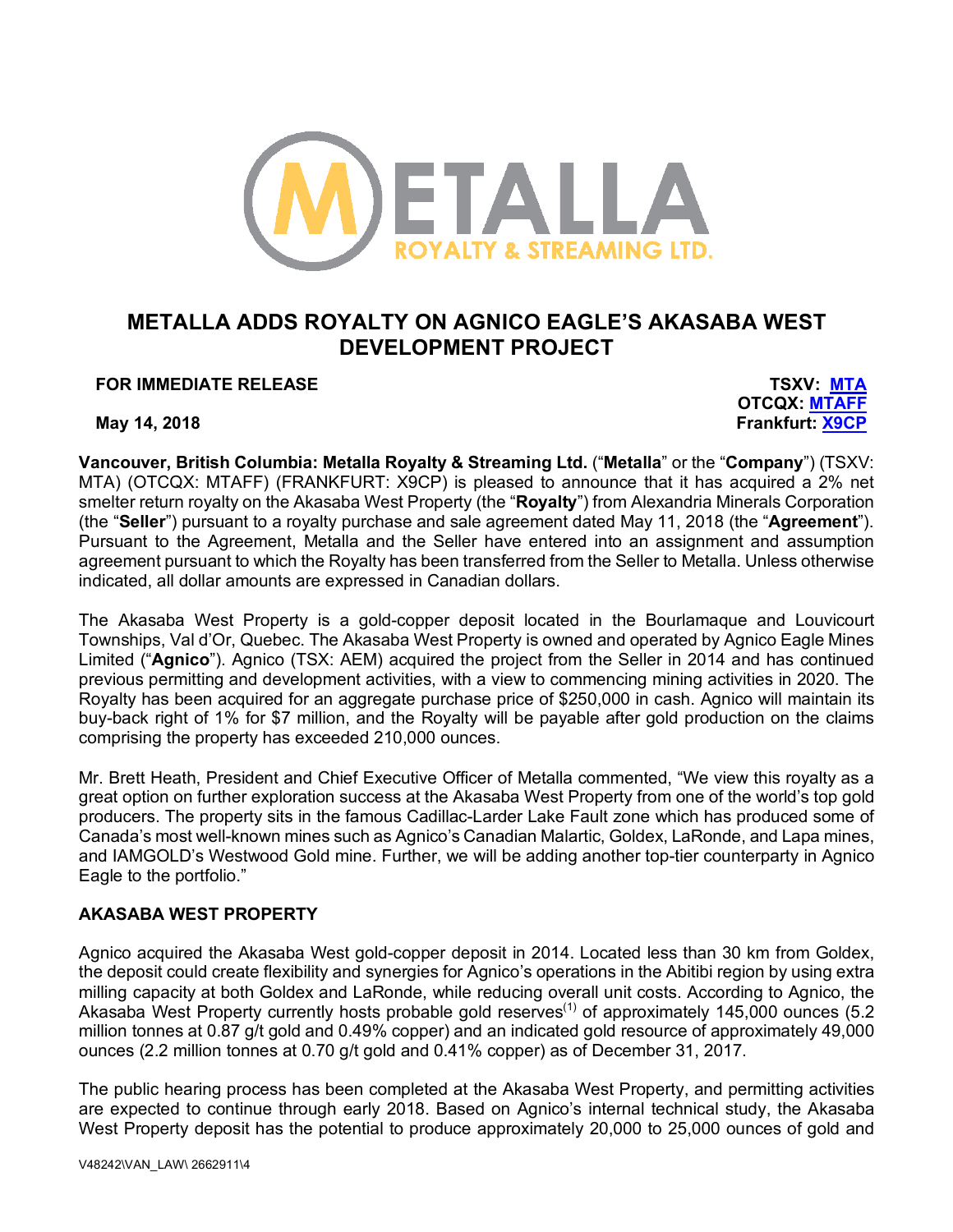8.5 to 10.0 million pounds of copper per year for the first four to five years. The average total cash costs on a by-product basis to produce gold are estimated to be approximately US\$400 per ounce. Capital costs (including closure costs) are estimated to be approximately \$50 million. Mining activities are expected to begin on the project in 2020.

The Seller filed a National Instrument 43-101 Technical Report<sup>(2)</sup>, dated March 1, 2013 (the "**Technical Report**"), stating that the Akasaba West Zone Pit had an inferred resource of 14,863,740 tonnes of 0.69 gpt gold containing 332,074 ounces and 0.41% copper containing 61,255,885 Kilograms.

- (1) See Agnico Eagle website at: https://www.agnicoeagle.com/English/operations-and-development-projects/operations/goldex/default.aspx
- (2) The Technical Report titled "*NI 43-101 Technical Report on the Akasaba Project Province of Quebec, Canada – NS: 32C/03 & 32C/04*" is filed on the Seller's SEDAR profile (report filed on March 11, 2013). Agnico has project information on their website (www.agnicoeagle.com) and further information on the Akasaba West Property has been filed on Agnico's SEDAR profile.

No brokerage or finder's fees are payable in association with the transaction.

### **ABOUT METALLA**

Metalla was created for the purpose of providing shareholders with leveraged precious metal exposure by acquiring royalties and streams. Our goal is to increase share value by accumulating a diversified portfolio of royalties and streams with attractive returns. Our strong foundation of current and future cash-generating asset base, combined with an experienced team gives Metalla a path to become one of the leading gold and silver companies for the next commodities cycle.

For further information, please visit our website at www.metallaroyalty.com

#### **ON BEHALF OF METALLA ROYALTY & STREAMING LTD.**

"Brett Heath"

President and CEO

#### *Technical and Third-Party Information*

*Except where otherwise stated, the disclosure in this press release relating to the Akasaba West Property is based on information publicly disclosed*  by the owner or operator of this property and information/data available in the public domain as at the date hereof and none of this information has *been independently verified by Metalla. Specifically, as a royalty holder, Metalla has limited, if any, access to the property subject to the Royalty. Although Metalla does not have any knowledge that such information may not be accurate, there can be no assurance that such third party*  information is complete or accurate. Some information publicly reported by the operator may relate to a larger property than the area covered by *Metalla's royalty interest. Metalla's royalty interests often cover less than 100% and sometimes only a portion of the publicly reported mineral reserves, mineral resources and production of a property.*

## *CAUTIONARY NOTE REGARDING FORWARD-LOOKING STATEMENTS*

*This release contains certain "forward looking statements" and certain "forward-looking information" as defined under applicable Canadian and U.S. securities laws. Forward-looking statements and information can generally be identified by the use of forward-looking terminology such as "may", "will", "should", "expect", "intend", "estimate", "anticipate", "believe", "continue", "plans" or similar terminology.*

V48242\VAN\_LAW\ 2662911\4 Forward-looking statements and information include, but are not limited to, statements with respect to the transactions contemplated under the *Akasaba West royalty transaction, anticipated cash flows upon completion of the Transaction, the completion of the Transaction and proposed*  future transactions Metalla may undertake and their expected timing. Forward-looking statements and information are based on forecasts of future *results, estimates of amounts not yet determinable and assumptions that, while believed by management to be reasonable, are inherently subject to significant business, economic and competitive uncertainties and contingencies. Forward-looking statements and information are subject to various known and unknown risks and uncertainties, many of which are beyond the ability of Metalla to control or predict, that may cause Metalla's*